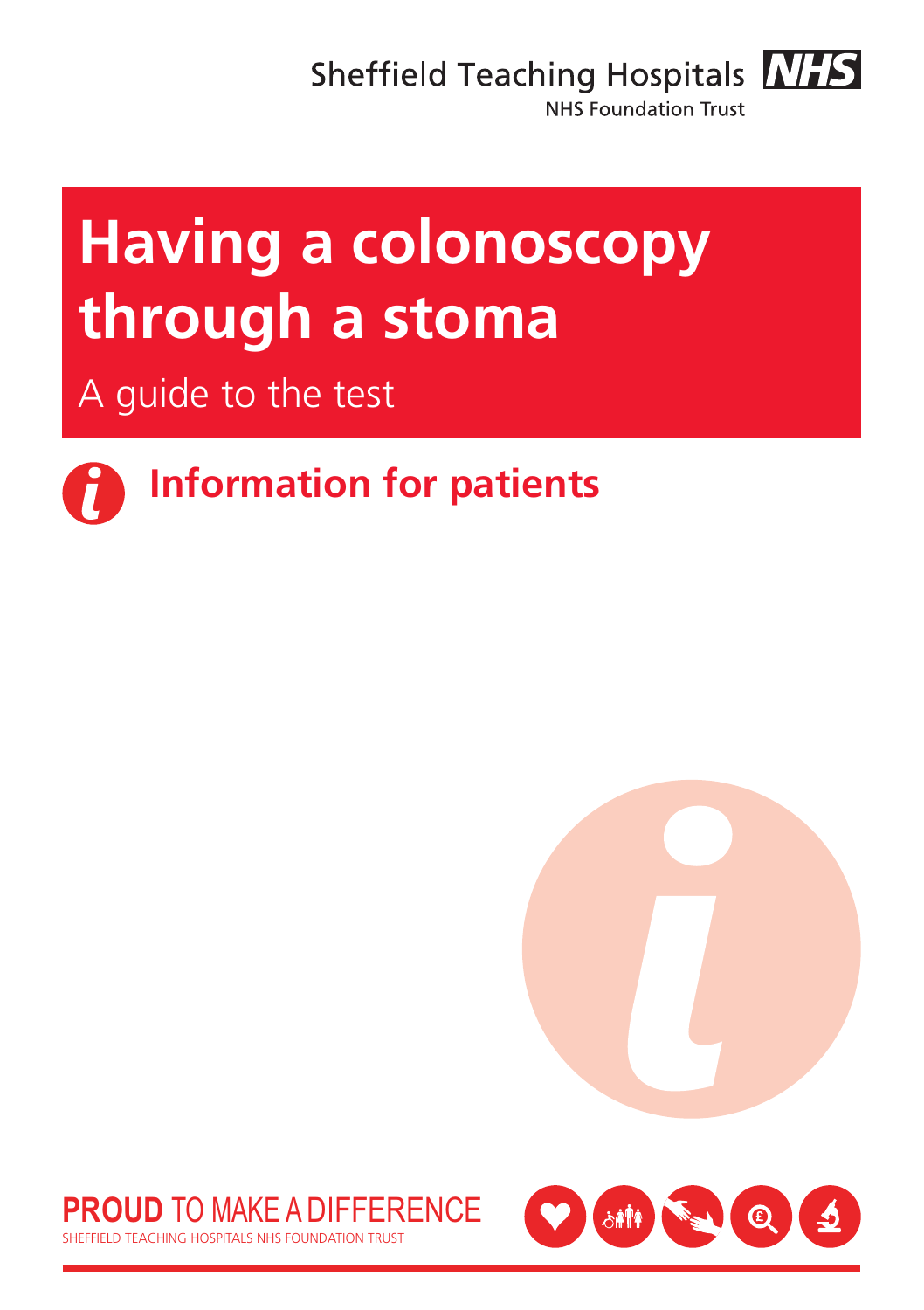## **Welcome to Endoscopy**

Sheffield Teaching Hospitals has 2 Endoscopy Departments.

One is at the **Northern General Hospital** and the other at the **Royal Hallamshire Hospital**.

You may have your investigation at either hospital depending on current waiting lists. When you book your investigation you will be given a choice of which hospital you would prefer to go to.

It may not be your own consultant who undertakes the procedure. It may be another doctor or a nurse endoscopist.

At the Northern General Hospital there are 4 endoscopy rooms and at the Royal Hallamshire Hospital there are 3 rooms in operation at any one time, each performing different procedures so other patients may be seen before you.

If you are unable to keep your appointment, please tell the department you will not be attending as soon as possible. This will allow us to give your appointment to someone else and arrange another date and time for you.

The Endoscopy Department telephone numbers are:

- Northern General Hospital: **0114 226 9174 or 0114 226 9730**
- Royal Hallamshire Hospital: **0114 271 2990**

You may get an answer machine. If so, please leave a message and contact number and someone will get back to you.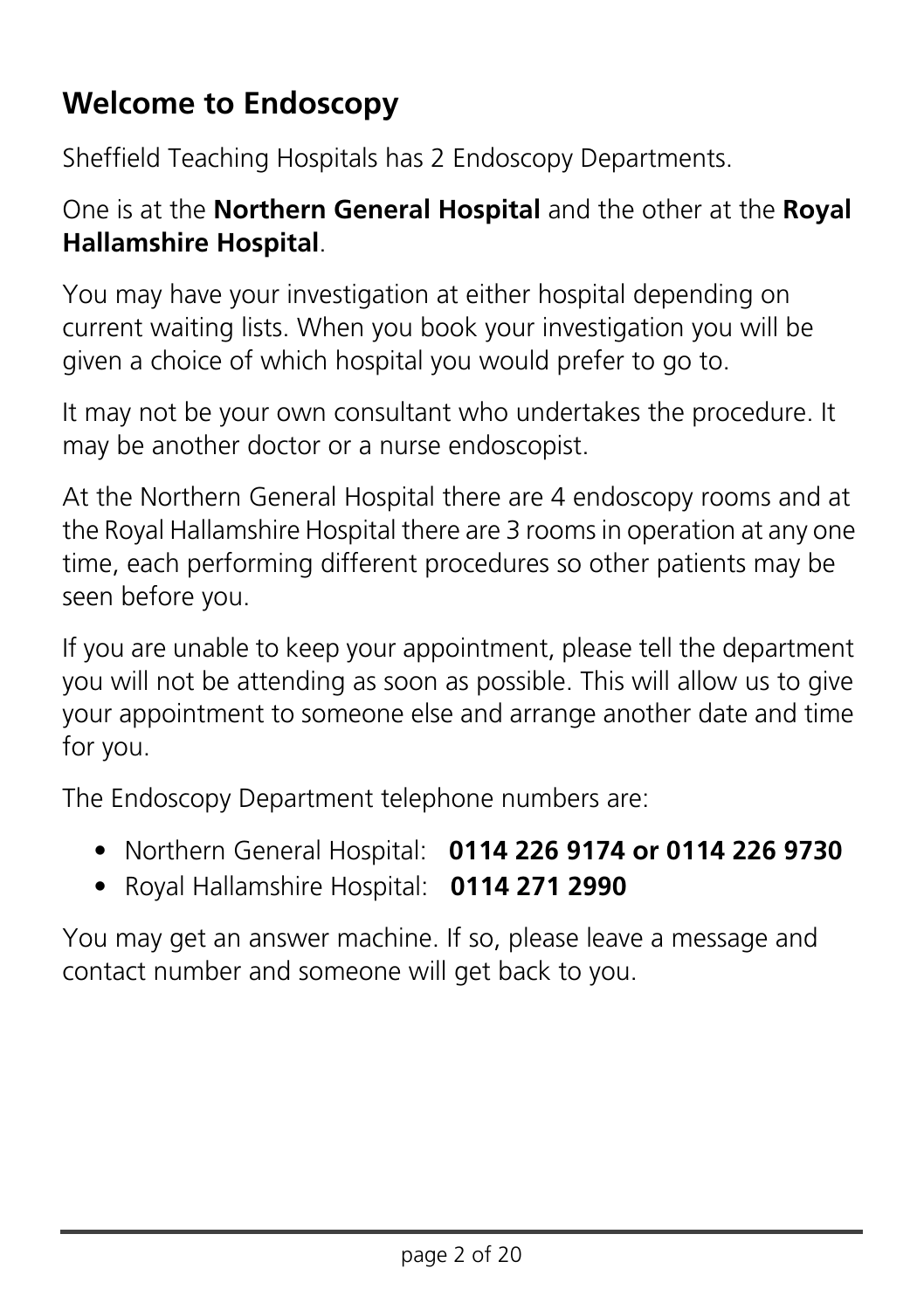### **Introduction**

Your doctor has requested a colonoscopy.

We have written this booklet to help answer some of the concerns you may have. It will also help you to make an informed decision when agreeing to the procedure.

It may not answer all your questions, so if you have any worries, please do not hesitate to ask. The staff involved in completing your procedure will be happy to help.

### **The consent form**

We must obtain your formal consent (permission) before any procedure or treatment. Your consent is required in writing. If you later change your mind you are entitled to withdraw consent, even after signing.

All the risks, benefits and alternatives are mentioned in this booklet, but staff will check you understand all of these before they ask for your consent.

If you are unsure about any aspect of the proposed procedure or treatment, please do not hesitate to ask for more information.

#### **What should I know before deciding?**

The admission nurse or endoscopist will ensure you have enough information about the procedure to enable you to decide about your treatment. They will write this information on the consent form as well as discussing choices of treatment with you. We encourage you to ask questions and inform us of any concerns that you may have. It may be helpful for you to write these down as a reminder.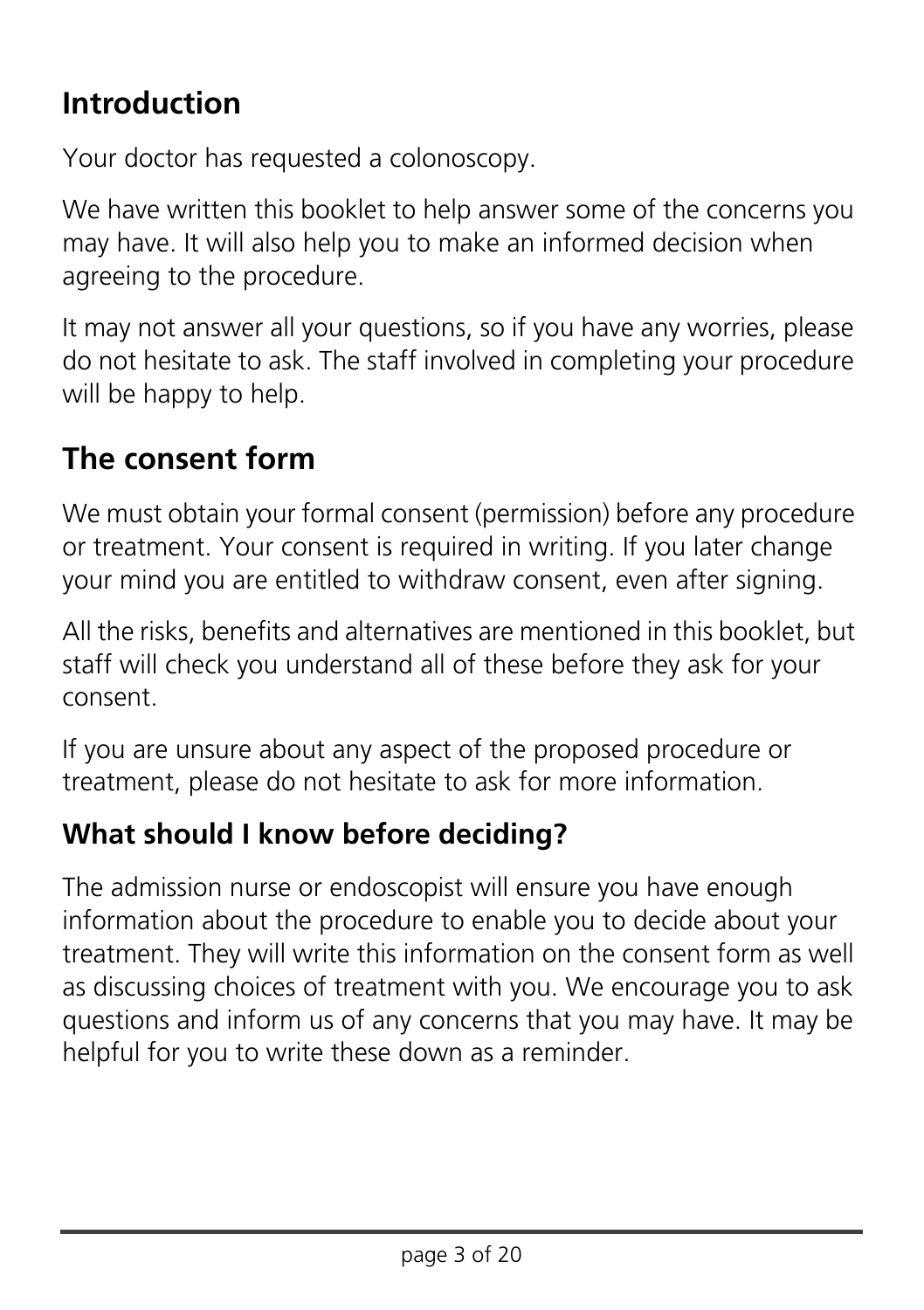#### **What are the key things to remember?**

It is your decision.

It is up to you to choose whether or not to consent to what is being proposed. Ask as many questions as you like and please express any concerns about medication, allergies or past medical history.

#### **Can I find out more about giving consent?**

For further information on consent you may wish to look at the NHS website as follow:

• **[www.nhs.uk/conditions/Consent-to-treatment/](http://www.nhs.uk/conditions/Consent-to-treatment/)**

## **What is a colonoscopy?**

Colonoscopy is an examination of the large bowel (colon).

It is a very accurate way of looking at the lining of the bowel to establish whether there is disease present.

The instrument used is called an endoscope, which is a long flexible tube about the thickness of your index finger, with a bright light at the end. It also has a very small camera at the end, which sends a live image to the screen where it is viewed by the endoscopist.

Normally the endoscope is passed into the colon through the anus, but for your investigation it will be inserted through your stoma.

During the procedure the endoscopist may need to take some small tissue samples (called biopsies) or remove polyps, which are growths on the wall of the bowel. These samples will be sent to laboratories for analysis.

The tissue samples and associated clinical information will be kept and may be used for teaching or research purposes to improve diagnosis and treatment of bowel diseases. If you do not wish us to keep the tissue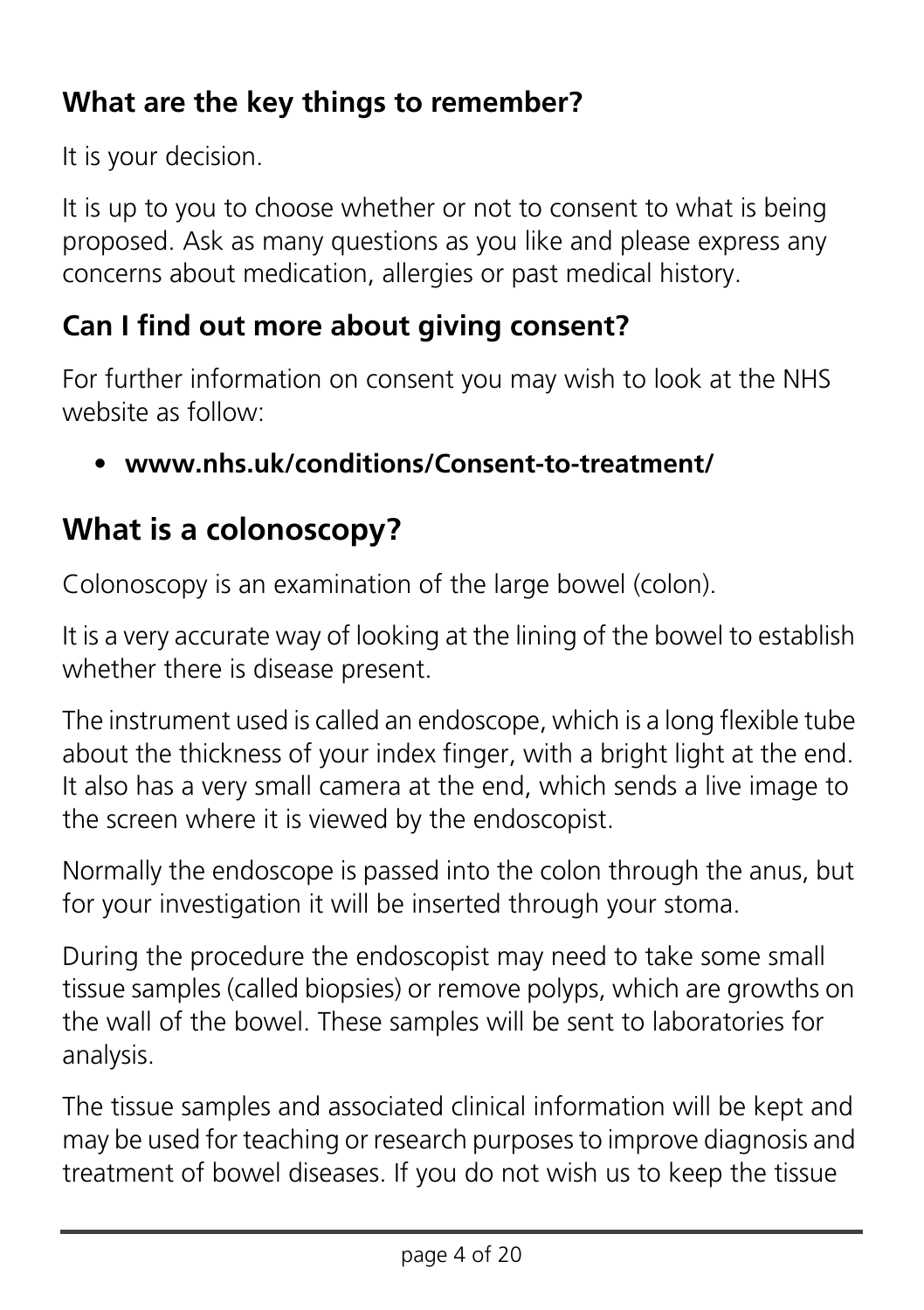samples for these purposes, please inform us before signing the consent form.

## **What is a polyp?**

A polyp is a small clump of cells that form on the lining of the bowel. Some polyps are attached to the bowel wall by a stalk and look like a mushroom, whereas others are flat without a stalk. If a polyp is found, it is usually removed by the endoscopist as it may grow and cause problems later. Polyps are removed or destroyed painlessly, using a high frequency electrical current. Alternatively, the endoscopist may take some tissue samples from the polyp for further examination.

#### **Do I have to have a colonoscopy? Is there another type of procedure available to examine the inside of my bowel?**

For some conditions, it may be possible to perform a CT scan. The disadvantages of this procedure are that a biopsy cannot be taken or a polyp removed. Colonoscopy is also the most accurate method of detecting serious bowel abnormalities.

## **Can there be complications or risks?**

The majority of colonoscopies are very safe and uncomplicated. However, as with any procedure there is small chance of risks, complications and side effects.

• **Bleeding** can sometimes occur where we take a tissue sample (biopsy) or remove a polyp. The risk is small, occurring in approximately 1 in every 150 people. This often settles without treatment, but if it continues it may be necessary to return to hospital for re-assessment. Bleeding can occur up to 7 to 10 days after polyp removal.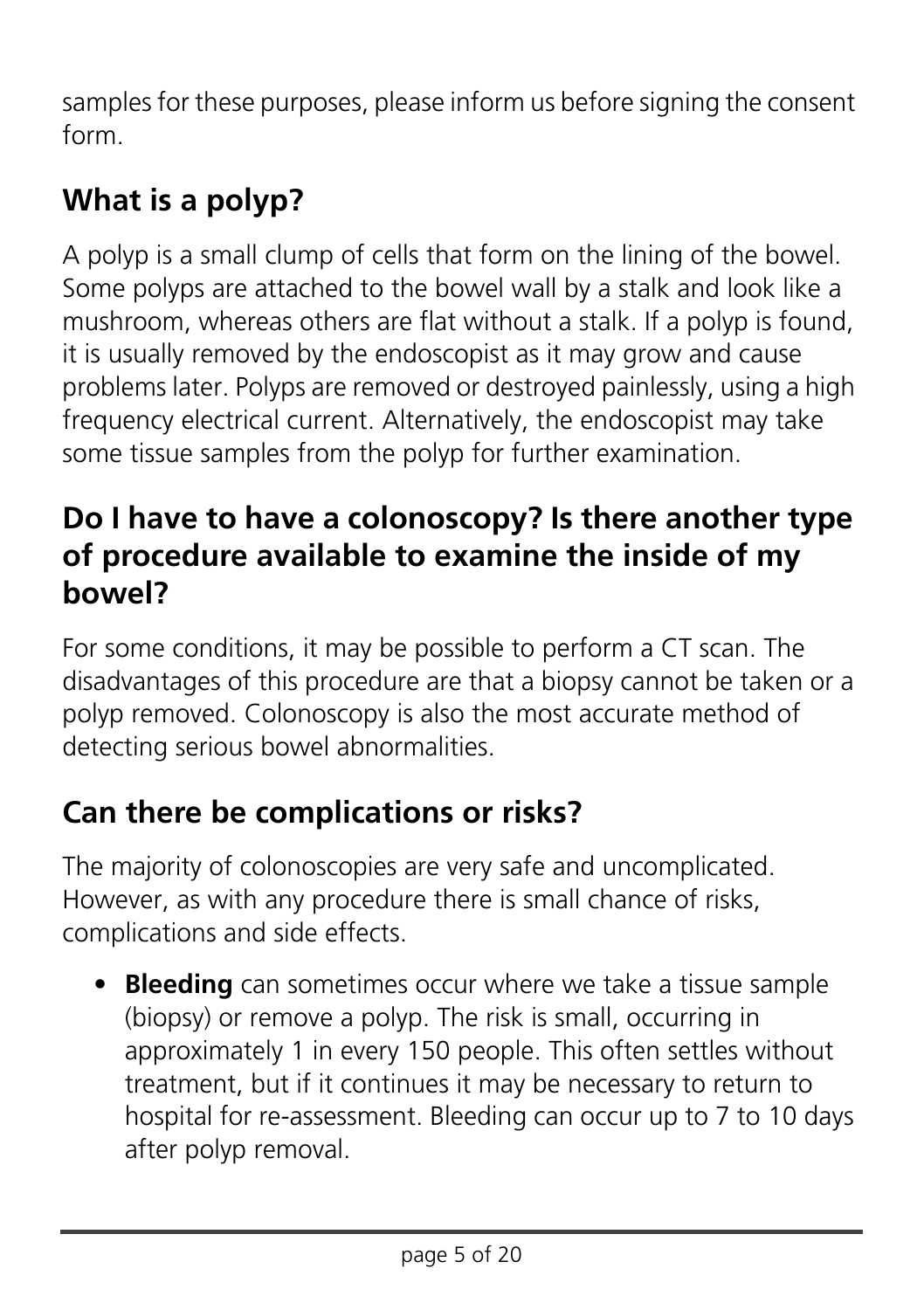- **Perforation** (causing a small tear in the lining of the bowel). Nationally, this happens to approximately 1 in 1,000 people. The risk of a tear is higher with polyp removal, approximately 1 in 500 people. This would require a short stay in hospital with antibiotics or may require an operation to repair the tear.
- **Risk of a missed lesion**. Although colonoscopy is considered an accurate procedure, no procedure is perfect. There is a small risk in approximately 3 in 100 people that a polyp or other important finding may be missed.
- **Incomplete procedure.** Around 90% of examinations are completed, but up to 10% are incomplete and may require an additional investigation (such as an X-ray or scan) to be arranged.
- **Short term problems with breathing**, **heart rate and blood pressure** related to sedation. Older people and those with significant health problems (for example people with serious breathing difficulties) may be at higher risk.
- **Short term effects relating to Entonox** (gas and air) can include dizziness, nausea, disorientation and a dry mouth. A tingling sensation, usually in the fingers, can occur due to breathing the entonox too quickly.
- **Pain or discomfort**. 1 in 10 people may experience pain or discomfort due to the bowel being stretched.

If you are worried about any of the risks, complications or side effects, please contact the endoscopy department you are attending by telephone, or speak with one of the doctors or nurses during your visit.

Complications are more likely to occur as a result of the more complicated treatments that can be performed during these procedures. For example, if a very large polyp needed to be removed. The specific risks would be explained by the endoscopist beforehand.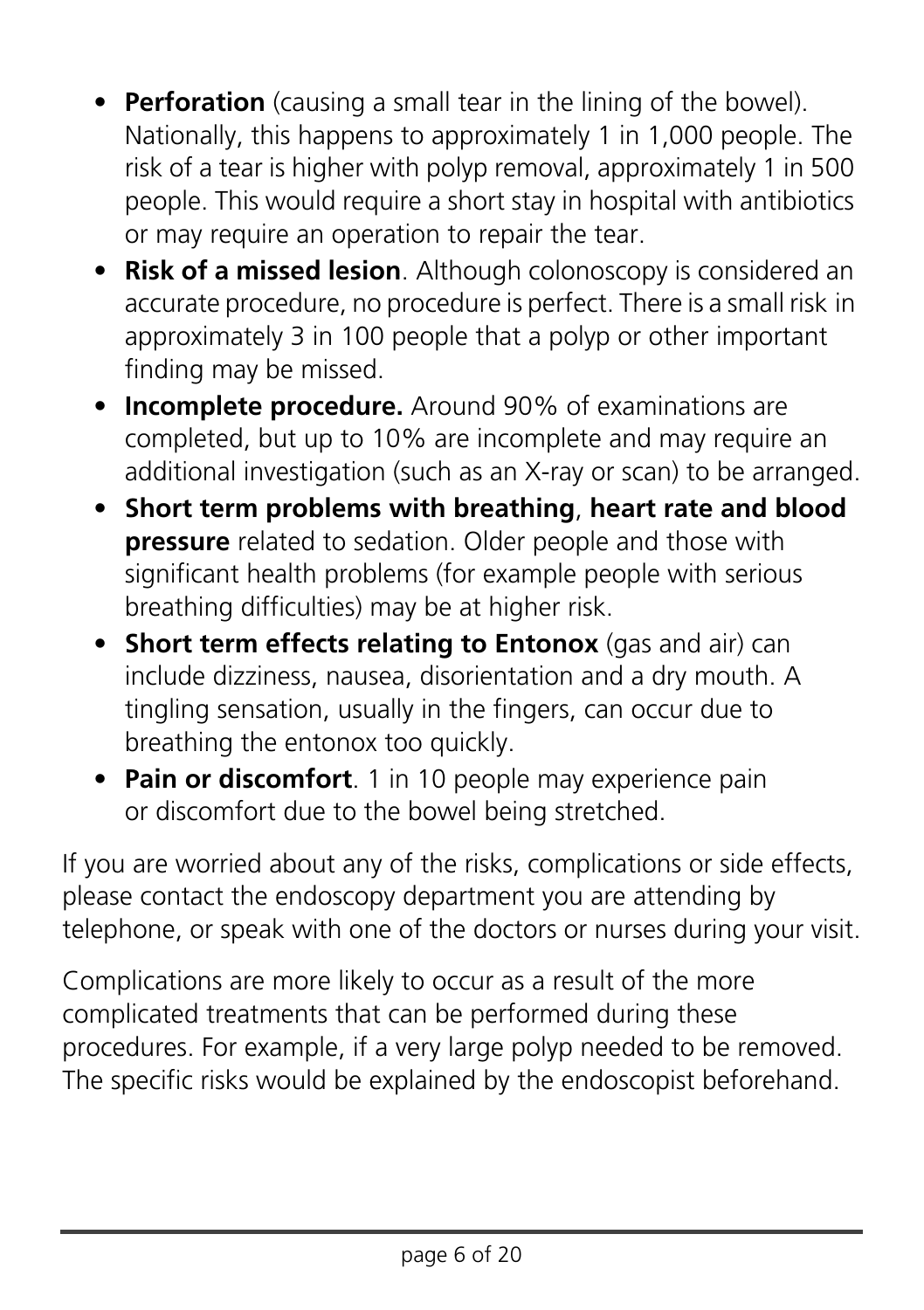## **Training at the hospital**

The Sheffield Teaching Hospitals NHS Foundation Trust is a teaching organisation and has a responsibility to ensure that students, both medical and nursing, receive a high standard of training. The Endoscopy Department is also a regional training centre.

Occasionally, there may be students observing procedures in the department, or the doctor may be a trainee under the supervision of an experienced endoscopist. In all cases you will be informed beforehand. You do not have to allow students or trainees to be part of your care, so please tell us if you do not want them involved. This will not affect your treatment in any way.

## **Preparing for the investigation**

In order to see clear views of your bowel, it must be completely empty of waste material. If it is not, certain areas will be difficult to see and the investigation may have to be repeated.

We will ask you to follow a low fibre diet for 2 days before your procedure. This should consist of minced or lean well cooked meat or fish, white bread, eggs, cheese or potato without skins. High fibre foods such as fruit, vegetables, cereals, nuts, salad and wholemeal foods **must be avoided**. You should also have plenty of clear fluids to drink. You will be given a detailed list of the foods you may eat and the ones to avoid.

You will also be given detailed instructions about how to clear your bowel. Usually, this will include using laxative powders. It is important that you follow any instructions carefully. Please note that some clinicians may prefer for you to use different types of laxative powders.

In some cases, it may not be necessary to take laxatives powders, this will be determined by your referring clinician.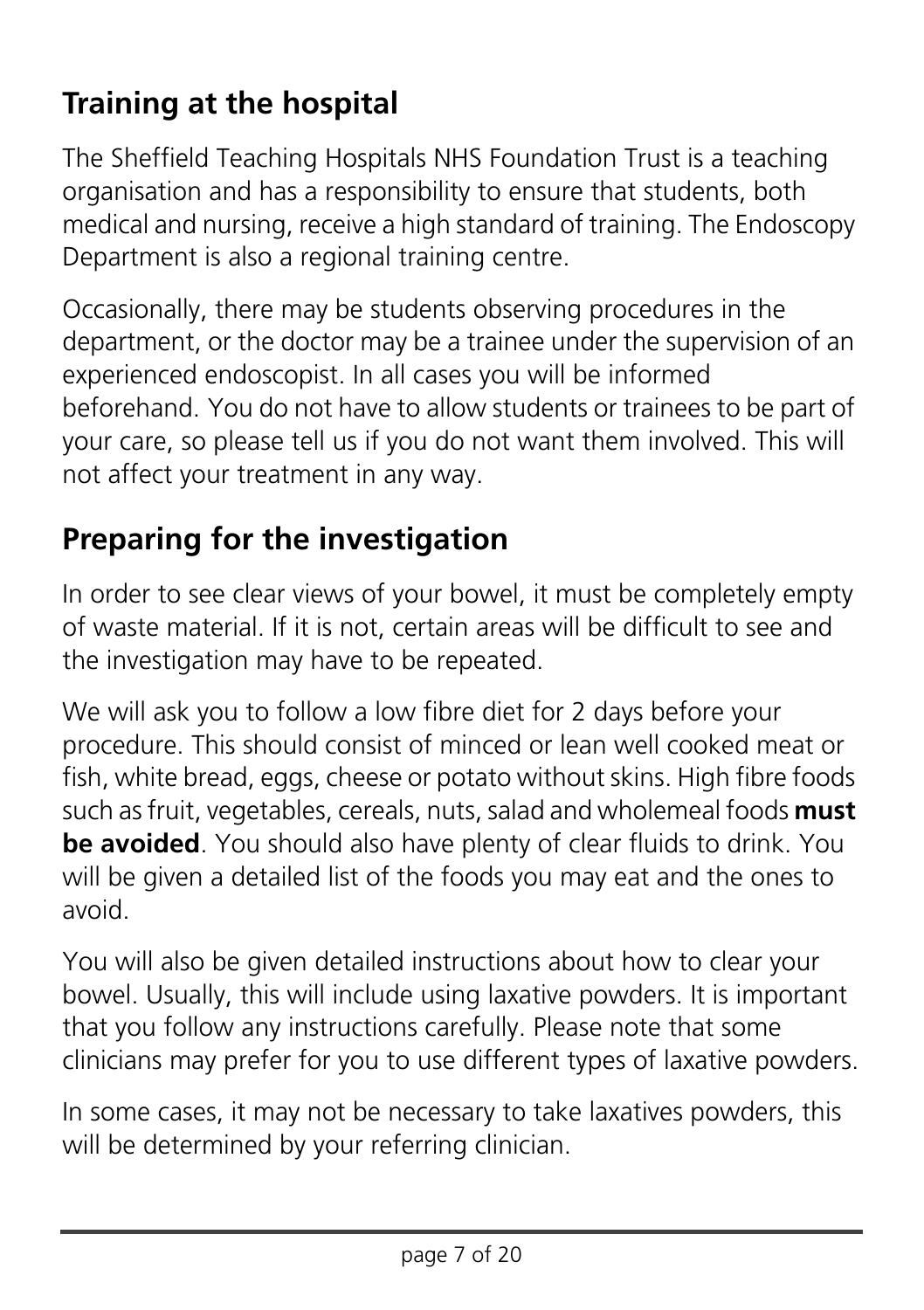On the day before your colonoscopy, if you are taking the laxative powders, you should stay close to the toilet, as your stoma is likely to be active. It is also a good idea to have hand towels close by and a mattress protector.

#### **Drainable bags**

It is advisable to ensure you have a supply of drainable stoma bags, so that you do not have to keep peeling off the bag each time it fills up.

**Contact your stoma bag provider directly or the Stoma Team on 0114 271 4015** and ask for a variety of drainable bags. Make sure you have tried them out before you have your colonoscopy, to ensure the adhesive sticks and there are no leaks. For those who have not used drainable bags before, it helps to wash the outlet with antibacterial solution after each opening.

If you have trouble kneeling to drain the bag into the toilet, it may be helpful to put a bucket on top of the toilet to drain the bag into, and then empty the bucket into the toilet.

### **Medication**

If you are taking essential medication (for example for epilepsy or a heart condition), you may take these as normal. There are some medications we would ask you to stop taking before your investigation:

- **Iron tablets** (Ferrous Sulphate, Ferrous Fumerate, Ferrous Gluconate) should be stopped at least **5 days** prior to your investigation.
- **Anti-diarrhoea tablets** (Loperimide, Immodium, Lomotil, Kaolin) should be stopped **2 days** prior to your investigation.
- **Diuretics or water tablets** (Furosemide, Bumetanide, Spironolactone) should be omitted **on the day** of your investigation.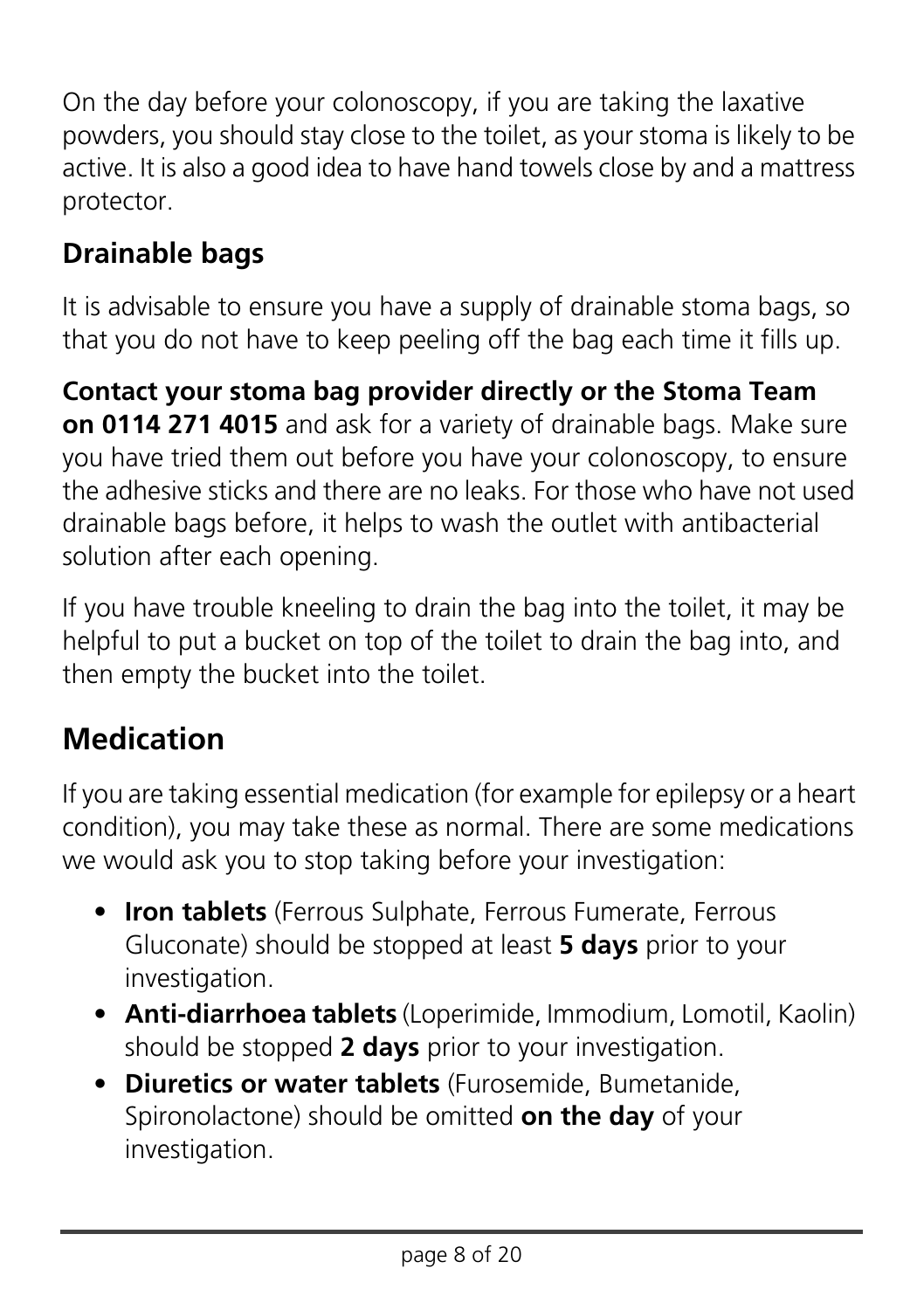- **ACE inhibitors** (Ramipril, Lisinopril, Enalapril, Perindopril medications ending in "pril") and **Angiotensin receptor blockers / ARB** (Candesartan, Losartan - medications ending in "sartan") should be omitted **on the day** of your investigation.
- **Blood thinning tablets** Warfarin or direct oral anticoagulants (DOACS) (Rivaroxaban, Apixaban, Dabigatran, Edoxaban) and **Anti-platelets** (Clopidogrel, Ticagrelor, Prasugrel). The clinician requesting your procedure should have made a decision regarding whether these should be continued or discontinued, prior to the investigation.

If you are on **Warfarin** and this is to continue, you should have had a recent INR check to ensure it is within your usual target range. It is safe to perform endoscopies whilst on these medications, but additional interventions such as removing polyps would not be performed.

If you are taking a **DOAC** (Rivaroxaban, Apixaban, Dabigatran, Edoxaban) the clinician requesting your colonoscopy will need to decide whether these should be discontinued 2 to 3 days prior to your investigation, or whether they should be continued. If you have been advised to continue, you should still omit these **on the morning** of your investigation.

If you are taking Aspirin it is safe to continue this.

If you are diabetic, please refer to the 'Managing your diabetes' booklet which you received with your appointment letter. If you have any queries regarding your diabetes please contact us for advice.

If you are unsure about any of your medications and whether you should continue to take them, please contact the department you are attending on the telephone numbers below:

- Northern General Hospital: **0114 226 9174 or 0114 226 9730**
- Royal Hallamshire Hospital: **0114 271 2990**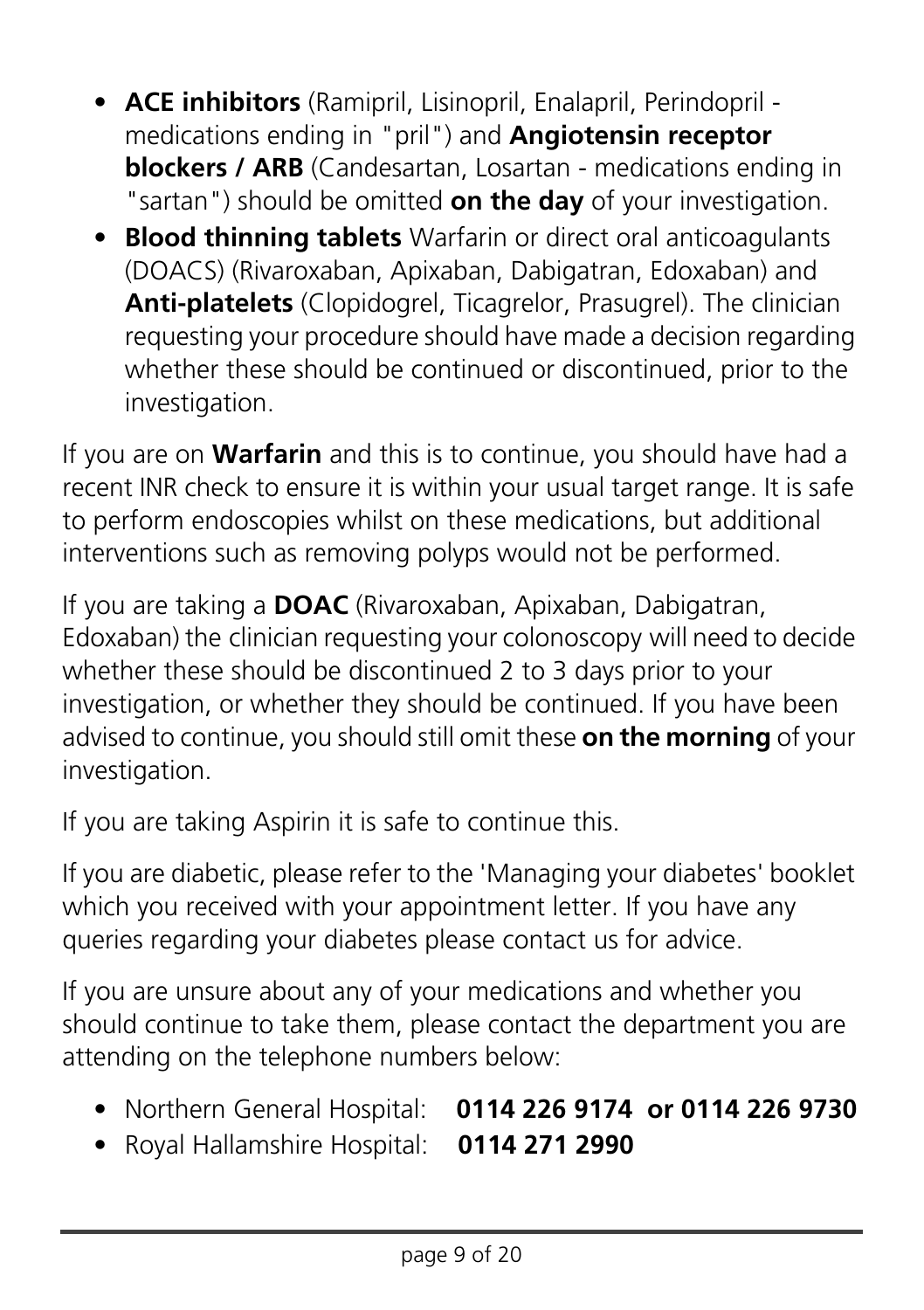Do bring your other tablets or medicines with you so that you can take them after you have had your investigation.

Please remember that if you are taking the oral contraceptive pill, you will need to take extra precautions until your next period. This is because the laxatives used to prepare your bowel for the procedure will affect the absorption and effectiveness of the pill.

#### **Before your appointment**

Before you come to the Endoscopy Department you should:

- ensure you have completed your pre-assessment questionnaire and returned it to the department you will be attending
- let us know if you are suffering from a sore throat, cold or chest infection, as it may be necessary to postpone your test because of the risks from sedation
- bring with you any letters or cards you have received from the hospital
- bring any tablets you are currently taking. It is especially important to remember any asthma inhalers, angina sprays or diabetic medication
- follow all instructions included in this booklet
- arrive on time for your appointment
- you should not bring any valuables or large amounts of money into hospital, as we cannot accept responsibility for them

**If you are planning to have sedation, please ensure someone is able to collect you. You must have a responsible adult to accompany you home and remain with you for 24 hours after the procedure.**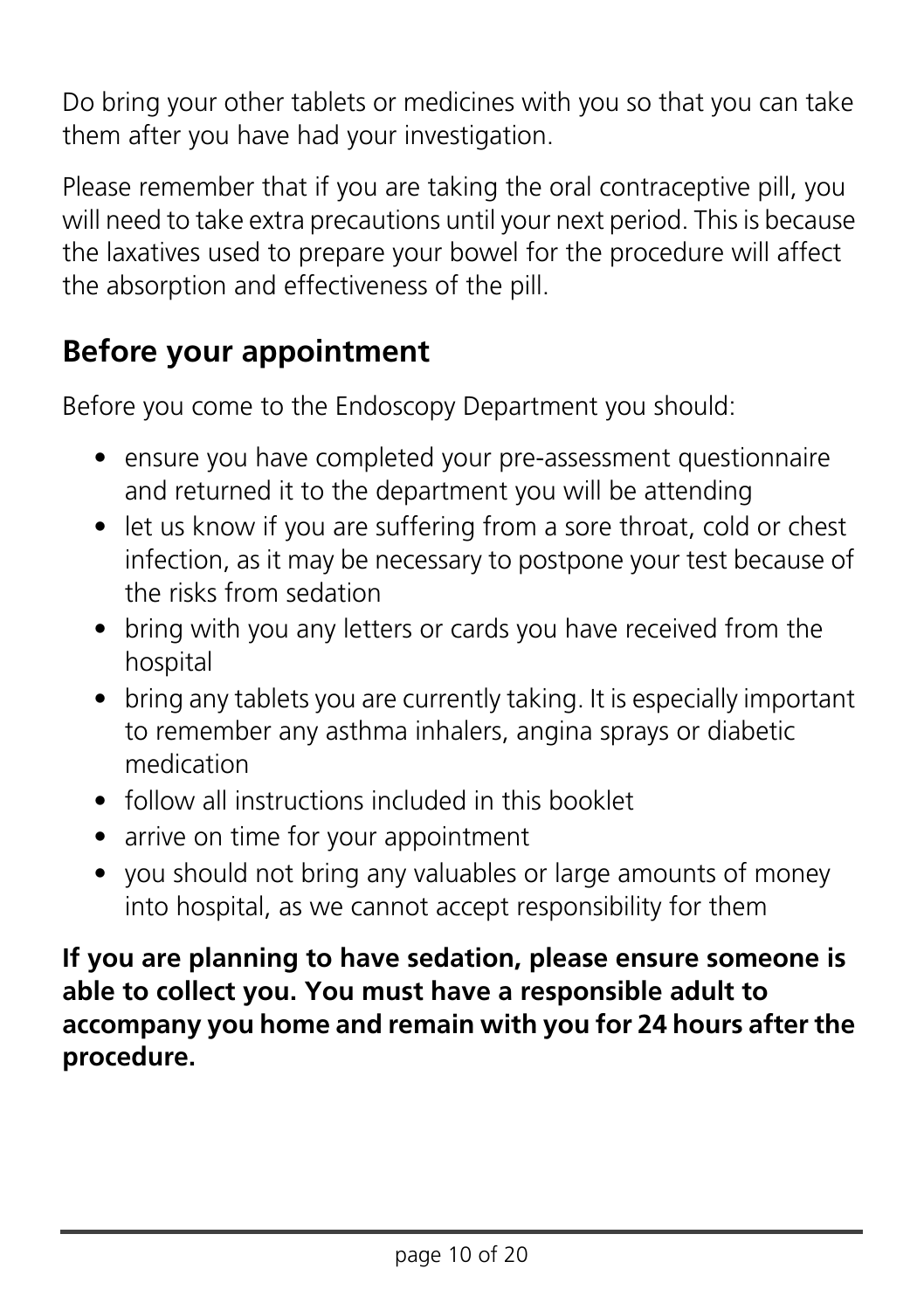## **How long will I spend in hospital?**

This will depend on your individual procedure and whether or not you choose to be sedated for your investigation.

If you choose sedation, please allow for a stay of anything from 2 to 4 hours.

If you choose not to be sedated, then your stay will be much shorter.

Please note your appointment time is for your pre-procedure assessment and not the time of your investigation. Occasionally, you may find your test is delayed. We do sometimes have to deal with unexpected emergency cases and this can prevent us seeing you as quickly as we would like. We apologise if such delays happen to you. If they do, we will try and keep them to a minimum and make sure you know the reason for the delay.

#### **When you arrive at the Endoscopy Department**

On arrival at the hospital, please go to the reception desk. A site map of the hospital is included with this booklet.

Once checked in, you will be asked to take a seat in the waiting room.

A nurse will call you in for pre-assessment. This involves checking your pulse and blood pressure, whether you have any allergies and they will also discuss discharge arrangements with you. Please feel free to ask questions or raise any concerns you may have about your investigation.

The nurse will explain the options of sedation (injection) and Entonox (gas and air). Both of these are available for you during the investigation. However, some medical conditions may determine which is more suitable. The endoscopist will discuss this with you.

If you find the procedure particularly uncomfortable, there are additional pain medications that can be given.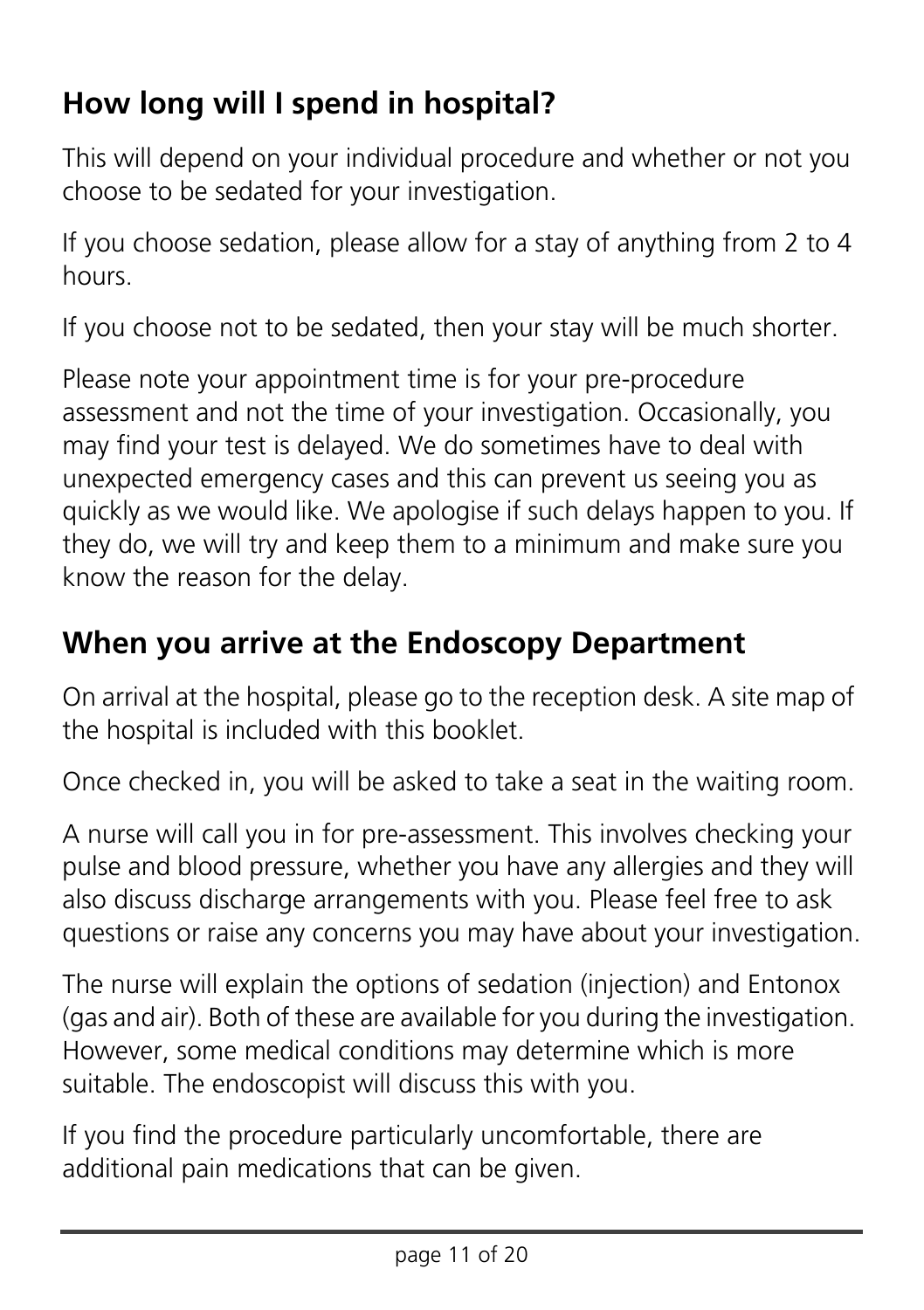#### **Sedation**

This is a sedative injection which may make you sleepy. It is not like a general anaesthetic, so you may still be aware of having the procedure or experience some discomfort. It does however sometimes have a short term 'amnesic effect', which means you may not remember having the procedure. The pros and cons of sedation are that you:

- will be less anxious
- may be sleepy
- may not remember the test at all
- will need to be monitored carefully
- will take longer to recover
- will not be able to drive home
- will need to have a responsible adult to take you home

We advise that you do **not** take any sleeping tablets on the day of your investigation if you have had sedation.

#### **Entonox**

Entonox is a gas made up of 50% oxygen and 50% nitrous oxide. This gas is colourless and odourless and acts as a painkiller. You breathe this in through a mouth piece. The pros and cons of Entonox are:

- it is safe
- you are in control over the amount of Entonox you need
- you generally recover more quickly
- there is generally no delay in going home
- it acts as a painkiller, not a sedation
- you cannot drive for 30 minutes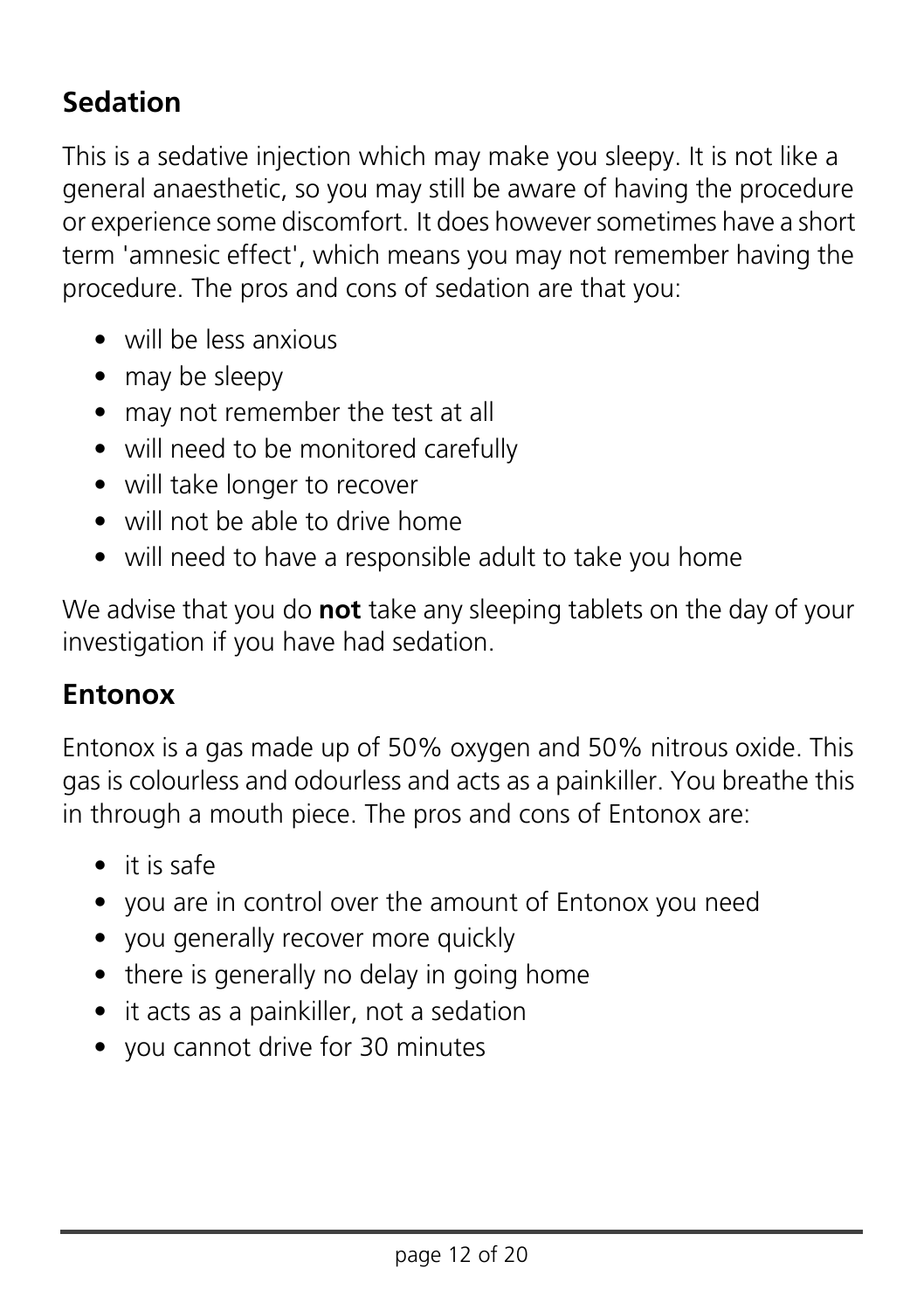### **After pre-assessment**

After pre-assessment you will be taken through to a gender separate changing cubicle and asked to change into a hospital gown, a dressing gown and disposable shorts. When you put on the hospital gown, remember to have the opening to the front. The nurse may comment that the opening should be at the back, but point out that the colonoscopy will be carried out through your stoma.

You may be asked to remove any jewellery or metal objects in case a special piece of equipment called a diathermy is used.

All your other belongings will be put into a property bag, which will stay with you at all times.

If you have false teeth and it is necessary for these to be removed, you will only need to remove them in the procedure room just before the examination begins. These will be placed in a denture pot and labelled and will stay with you at all times.

Once you are changed, an intravenous cannula (small flexible tube) will be inserted into a vein either in your arm or hand. You will be seated in a gender separate waiting area until you are called to the procedure room.

#### **What happens during the investigation?**

We will ask you to lay on an examination trolley, resting comfortably on your back. A nurse will stay with you throughout the procedure.

If you have chosen to have sedation, a small peg will be placed on your finger to monitor your heart rate and oxygen levels, and a cuff will be placed on your arm to monitor your blood pressure. You will also be given oxygen via tiny tubes into your nose. The sedative injection will be given at this point. The sedation will help you to feel relaxed and you may not remember the examination, but it will not put you to sleep.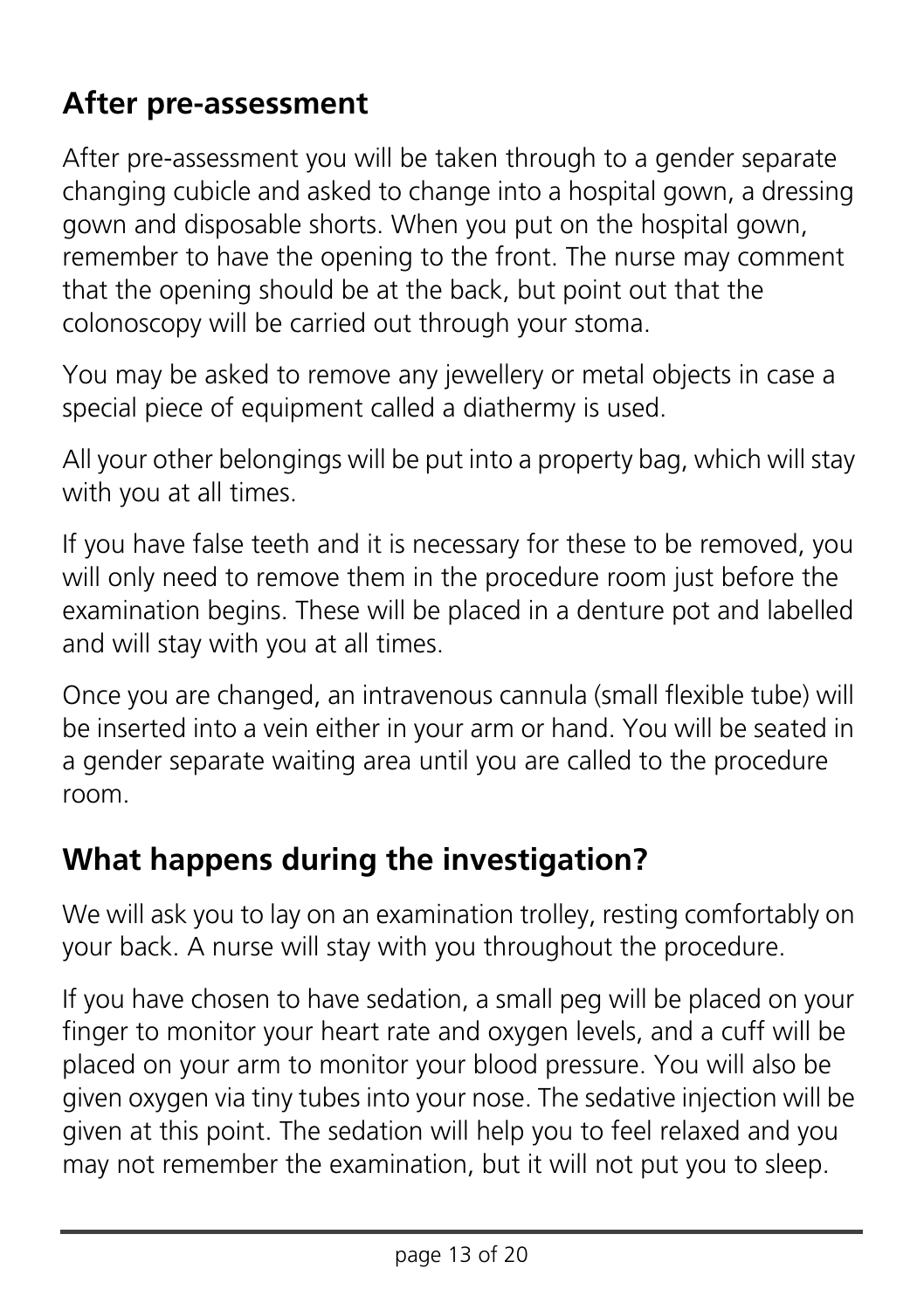If you have chosen to have Entonox only, the nurse will give you instruction on how to use it correctly. We will still need to monitor your pulse and oxygen levels by attaching a small peg to your finger.

Once the endoscope has been inserted through your stoma, air will be passed through to distend the large bowel to give the endoscopist a good view of your bowel lining. This may give you a 'wind-like' pain, but it does not usually last long.

Sometimes, the doctor or nurse performing the investigation will need to take tiny samples of the bowel lining (biopsy) or remove polyps (small growths). Both these are taken painlessly using equipment through the endoscope and are sent to the laboratory for analysis.

### **What happens after the investigation?**

You may feel pressure, bloating or cramping because of the air passed through the endoscope during the procedure. This should pass quickly. When you put your stoma bag back on it will fill with flatus (wind) so it is advisable not to cover the filter and to change it again before you get dressed.

If you had the investigation without sedation, or with Entonox only, you will be able to go home as soon as you are dressed and feel ready to leave.

If you had sedation, you will be taken into a gender separate recovery area where you will rest for about an hour.

Once you are fully awake, the cannula in your arm or hand will be removed. You will then be able to get up, get dressed and have a drink and biscuits.

If you had sedation, the effects can last for at least 24 hours and even though you will probably feel perfectly recovered, your judgement can remain impaired during this time.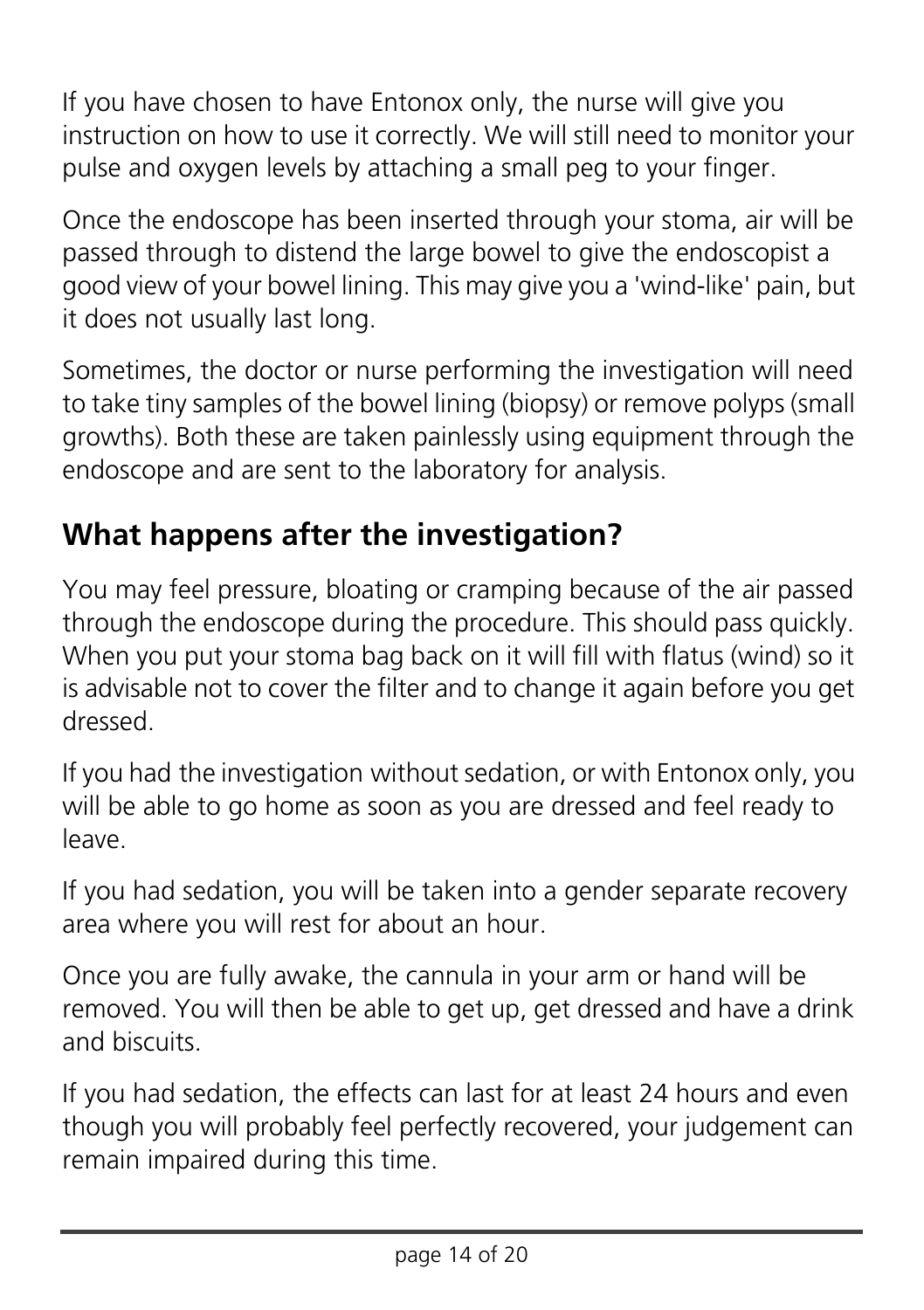**It is important that you do not:**

- **drive a car**
- **operate machinery or domestic appliances as your reaction times may be slowed**
- **drink alcohol**
- **sign legally binding agreements**

#### **When can I get back to my normal activities?**

You should be ready to get back to your normal activities by the next day.

#### **Getting your results**

The endoscopist may be able to tell you the results of your investigation straight away. However, if you had a sedative injection you may not remember what has been said. To make sure you have understood your results, the discharge nurse will discuss them with you again when you are fully awake.

If a biopsy has been taken or if polyps have been removed, these will be sent to the laboratory and the results from these may take up to 3 weeks. A copy of the procedure report will be sent to your referring doctor and your GP. Further details of the investigation and any necessary treatment should be discussed with your GP, or at your next outpatient appointment

#### **What should I do if I have any problems when I get home?**

Be sure to tell us if you have any pain, persistent bleeding or are feeling worse than you expected, in the hours or days after your investigation. Please contact the endoscopy department you attended on the telephone numbers given to you on discharge.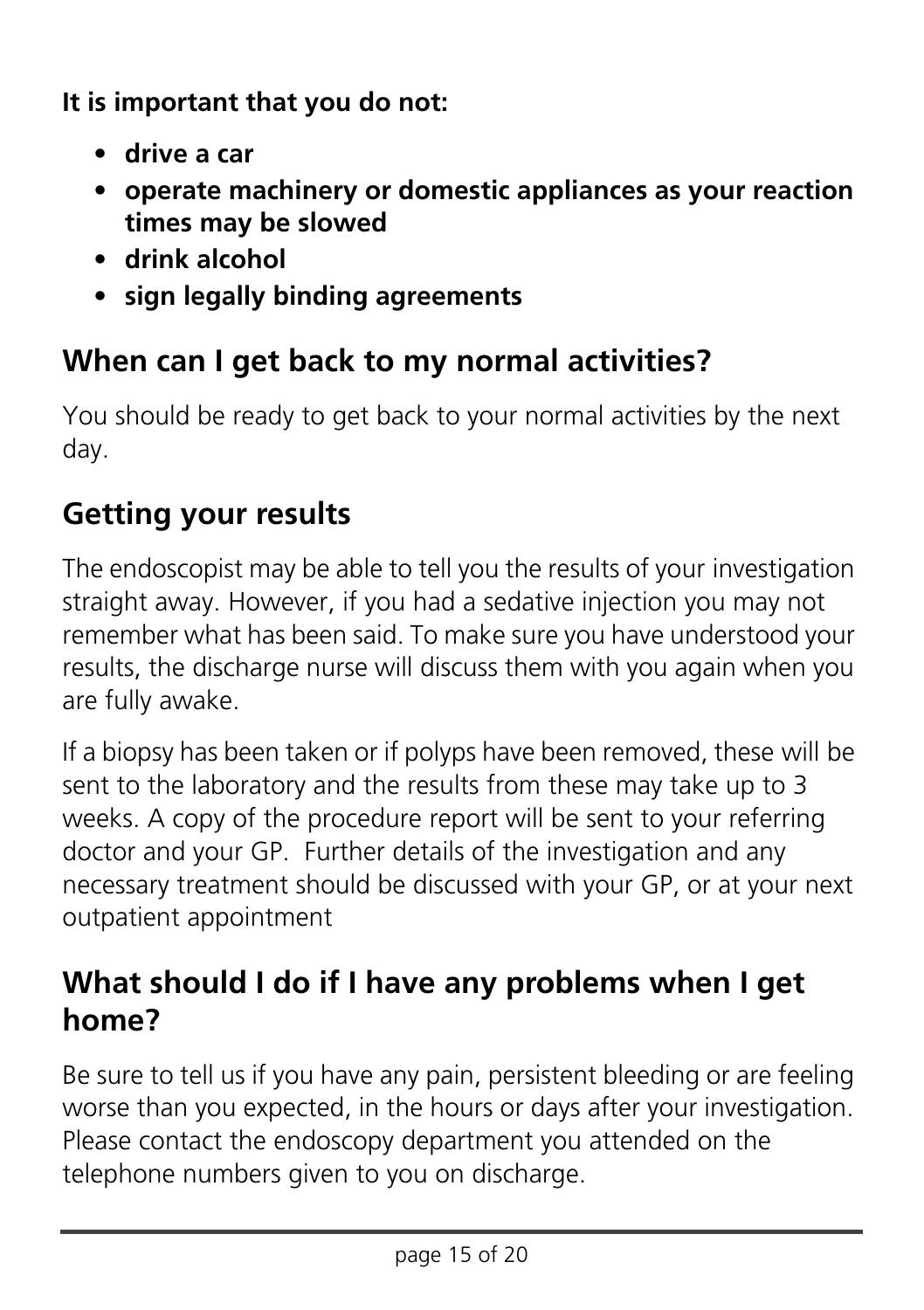## **Frequently asked questions**

#### **What if my bowel preparation hasn't worked after 3 hours of taking the laxative?**

Please be patient. We anticipate that the laxatives will work within a few hours as outlined in the manufacturer's guidelines, but this can sometimes take a little longer depending on your age, diet, if you have diabetes and whether you suffer from constipation. If you do have any concerns, please contact us for advice. Once it does start working please stay close to a toilet as sometimes no warning may be given.

Once it starts working, please stay close to a toilet as sometimes no warning may be given.

#### **Will it hurt?**

You may feel some discomfort from the air that is pumped into the large bowel so that the endoscopist can view the lining adequately. Some patients find the stretching of the bowel uncomfortable. If you are finding the procedure particularly painful please tell us, there are additional pain medications that can be given.

#### **Can I drive home after the procedure if I choose to have sedation?**

You will not be allowed to drive yourself home and must arrange for someone to collect you and accompany you home. Sedative medication given during the investigation will prohibit you from driving for 24 hours after the examination. Please do not plan to take public transport home.

If you are unable to arrange transportation we can arrange a taxi to take you home, however you are responsible for the fare.

You will need a responsible adult at home with you for 24 hours.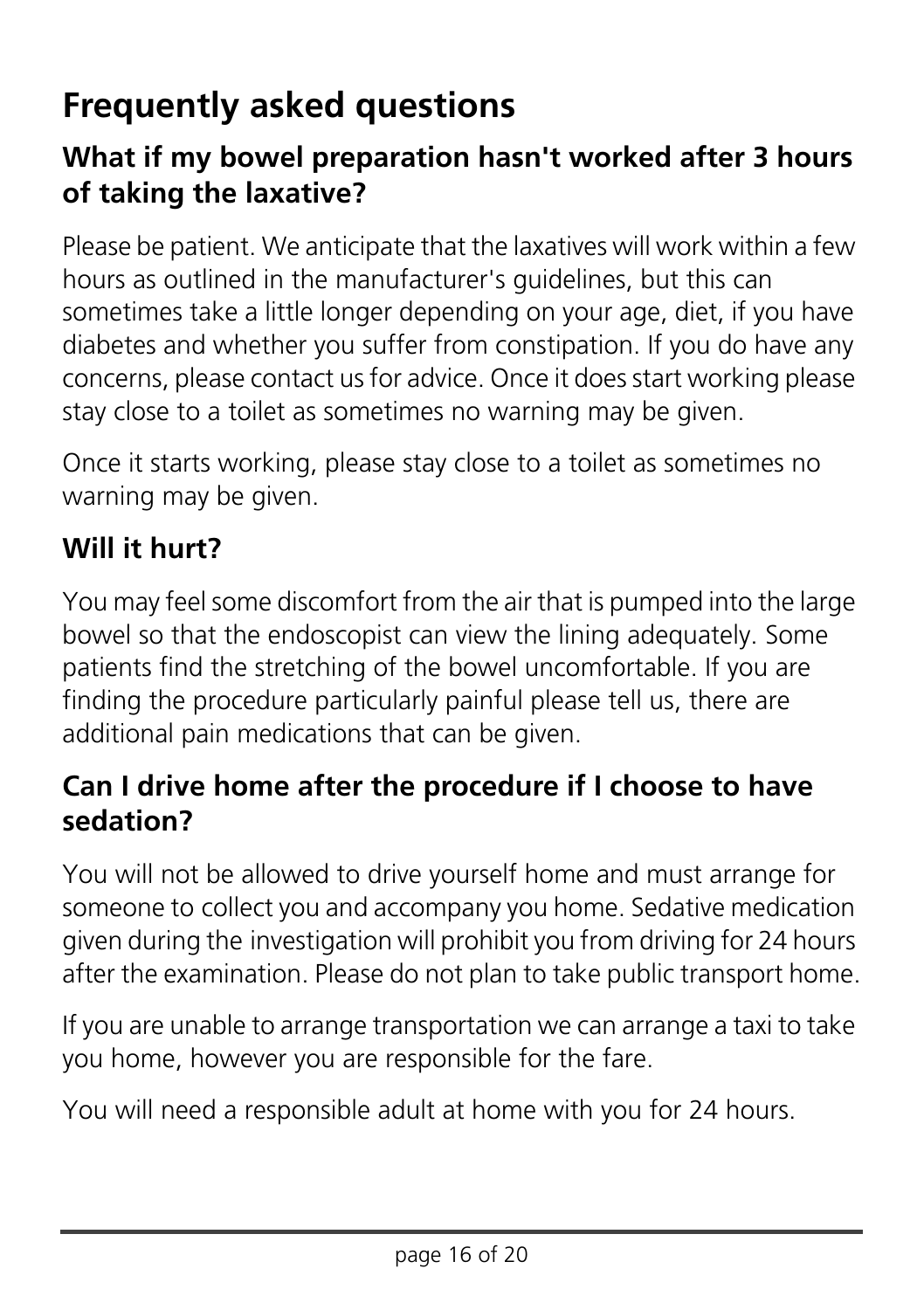#### **Will I get any results on the day?**

Upon completion of the procedure, the findings will be discussed with you. We will be able to tell you any visual findings, however any samples will need to be sent to the laboratory for analysis which can take up to 3 weeks. A copy of the report will be sent to your referring doctor and your GP.

#### **What is the address for the Endoscopy Department?**

Endoscopy Department, Huntsman B floor **Northern General Hospital**, Herries Road, S5 7AU

Endoscopy Department, B floor **Royal Hallamshire Hospital**, Glossop Road, S10 2JS

#### **Can I park at the hospital?**

We have car parks at both hospitals. The rates are as follows\*:

#### **Northern General Hospital**

Up to 4 hours  $=$  £2.40 over 4 hours =  $f3.70$ 

Disabled car parking spaces are available near the main entrances to all major buildings. Blue Badge holders are also able to use the pay and display spaces free of charge; a valid badge must be displayed at all times.

#### **Royal Hallamshire Hospital**

Up to 2 hours  $=$  £2.50 Up to 4 hours  $=$  £3.70 Over 4 hours  $=$   $f8.40$ 

The multi-storey car park ground floor is dedicated to the use of Blue Badge holders. Disabled car parking spaces are also available near the main entrances to all major buildings. Blue Badge holders are also able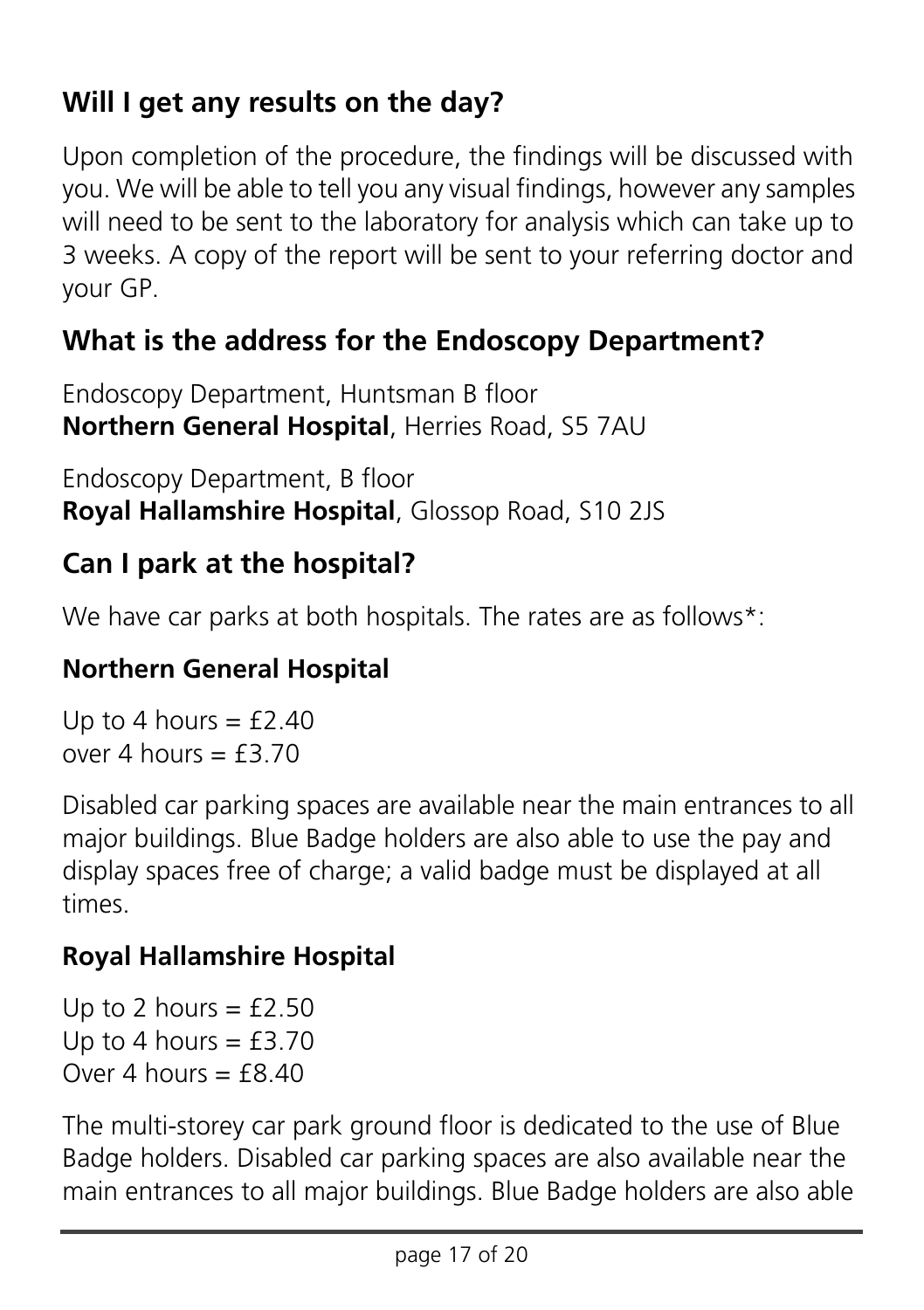to use the pay and display spaces free of charge; a valid badge must be displayed at all times.

\*Car parking rates are correct at time of printing. Please ensure you check the rates before parking.

#### **Can I get public transport to the hospital?**

You may use public transport. See below for details of how to find out which bus routes serve the hospital you are visiting.

- **01709 515151** (Traveline)
- **www.travelsouthyorkshire.com**

**Please remember if you have sedation you will not be able to travel home using public transport.**

#### **Are there facilities for my family or friends to get refreshments while they are waiting for me?**

We have refreshment facilities available at both hospitals.

- Northern General Hospital: situated in the main entrance, C floor
- Royal Hallamshire Hospital: situated on B Road in the main entrance, B floor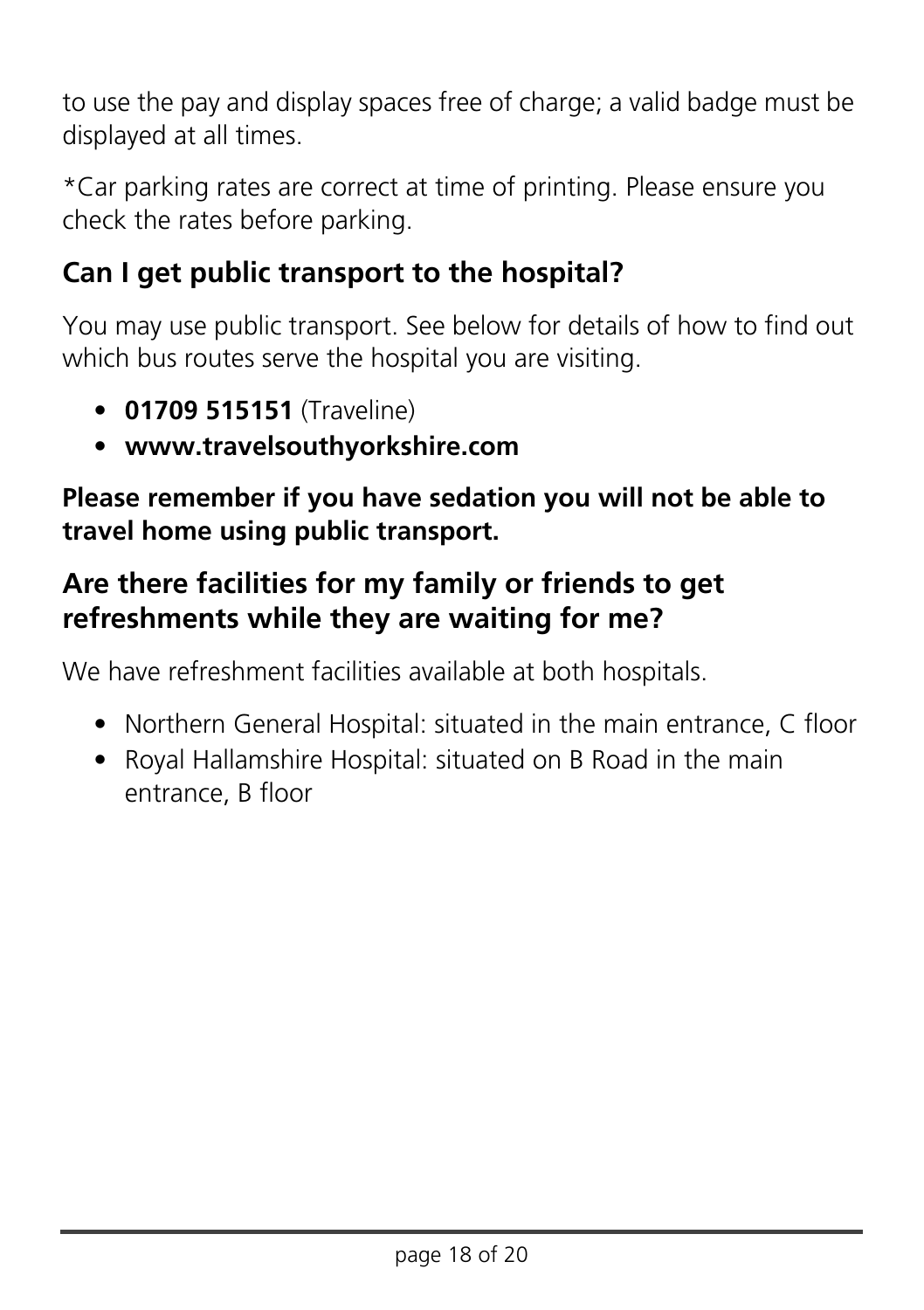Please use this space to make a note of any questions you may have about the test.